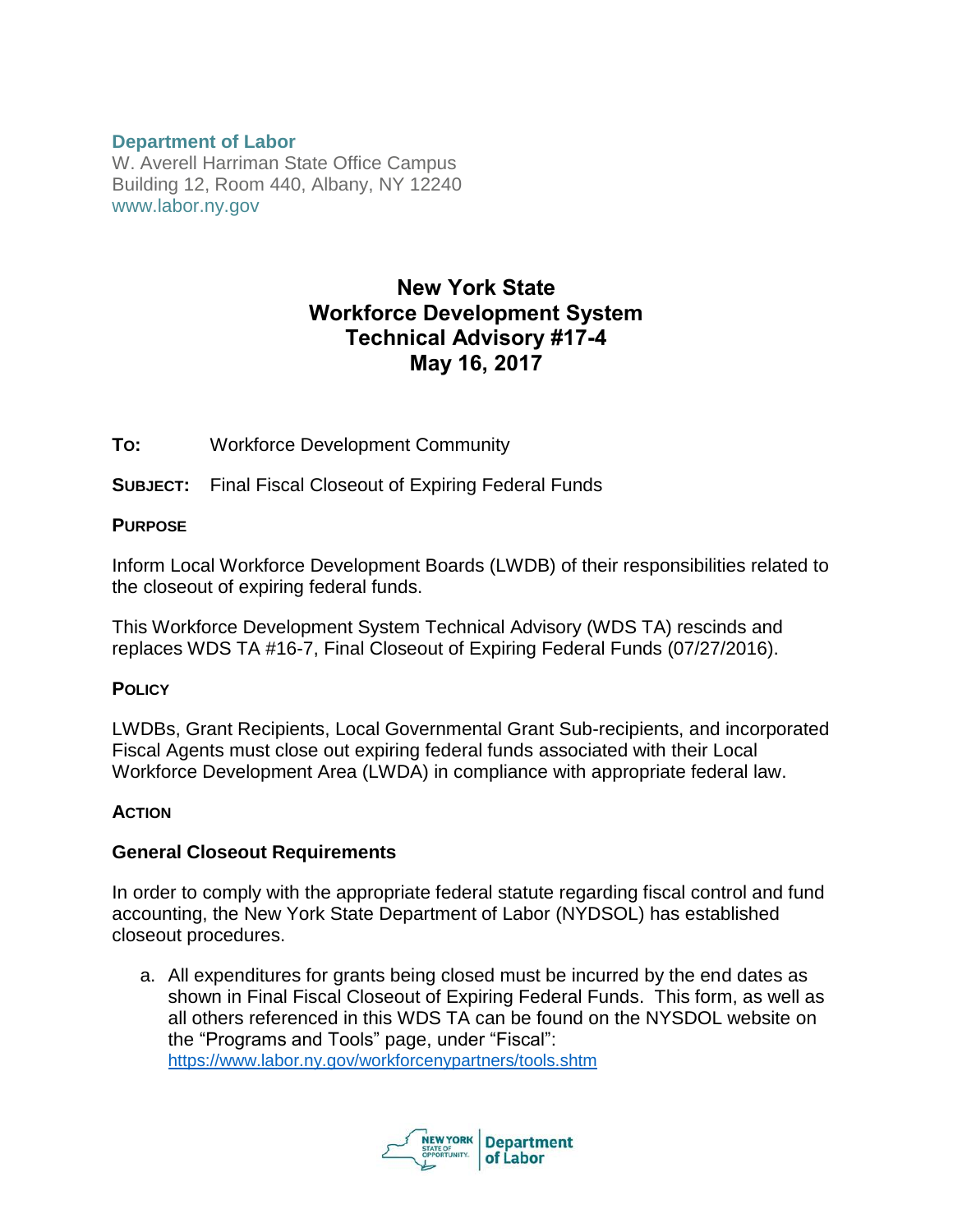- b. Any revisions to expenditures must be reported within two months of the program end date. For example, if a program ends on 06/30/17, expenditures must be reported as final by 08/31/17.
- c. All LWDBs or designees are required to submit Closeout Packages for each grant from which they have received funding. The Closeout Packages are due on specific dates in the month following the period when final expenditures are due, as shown on the Final Fiscal Closeout of Expiring Federal Funds chart.
	- i. All Closeout Packages should be mailed to:

NYS Department of Labor Division of Employment & Workforce Solutions Office of Workforce Investments Gov. Harriman State Office Campus Building 12, Room 436 Albany, NY 12240

or scanned and emailed as a PDF file to: [dews.aers-taa@labor.ny.gov](mailto:dews.aers-taa@labor.ny.gov)

ii. A copy must also be sent to your Financial Oversight and Technical Assistance (FOTA) representative.

Additional information regarding Closeout Packages is provided in the **Closeout Documents** section of this WDS TA.

- d. Once the final expenditures are reviewed, any Notices of Obligational Authority (NOAs) needed to de-obligate unexpended funds will be processed. The Closeout Package and final expenditures may be submitted any time after the program end date, but no later than the deadline dates established in Final Fiscal Closeout of Expiring Federal Funds. All unexpended funds reported in the closeout(s) will be de-obligated.
- e. Prior to completing the closeout documents, LWDBs or designees should be drawing down cash corresponding to cash disbursements as part of their regular weekly draw down procedure. All cash for these grants must be drawn down within 60 days of the program end date.
- f. In rare instances, it may be necessary to draw down cash before immediate need. If this does occur, the LWDB or designee must make certain that it does not create an excess cash situation. If a cash adjustment is necessary after 60 days, please contact your FOTA representative for instructions. Any cash that cannot be drawn within 60 days must be documented as described in the **Closeout Documents** section of this WDS TA.